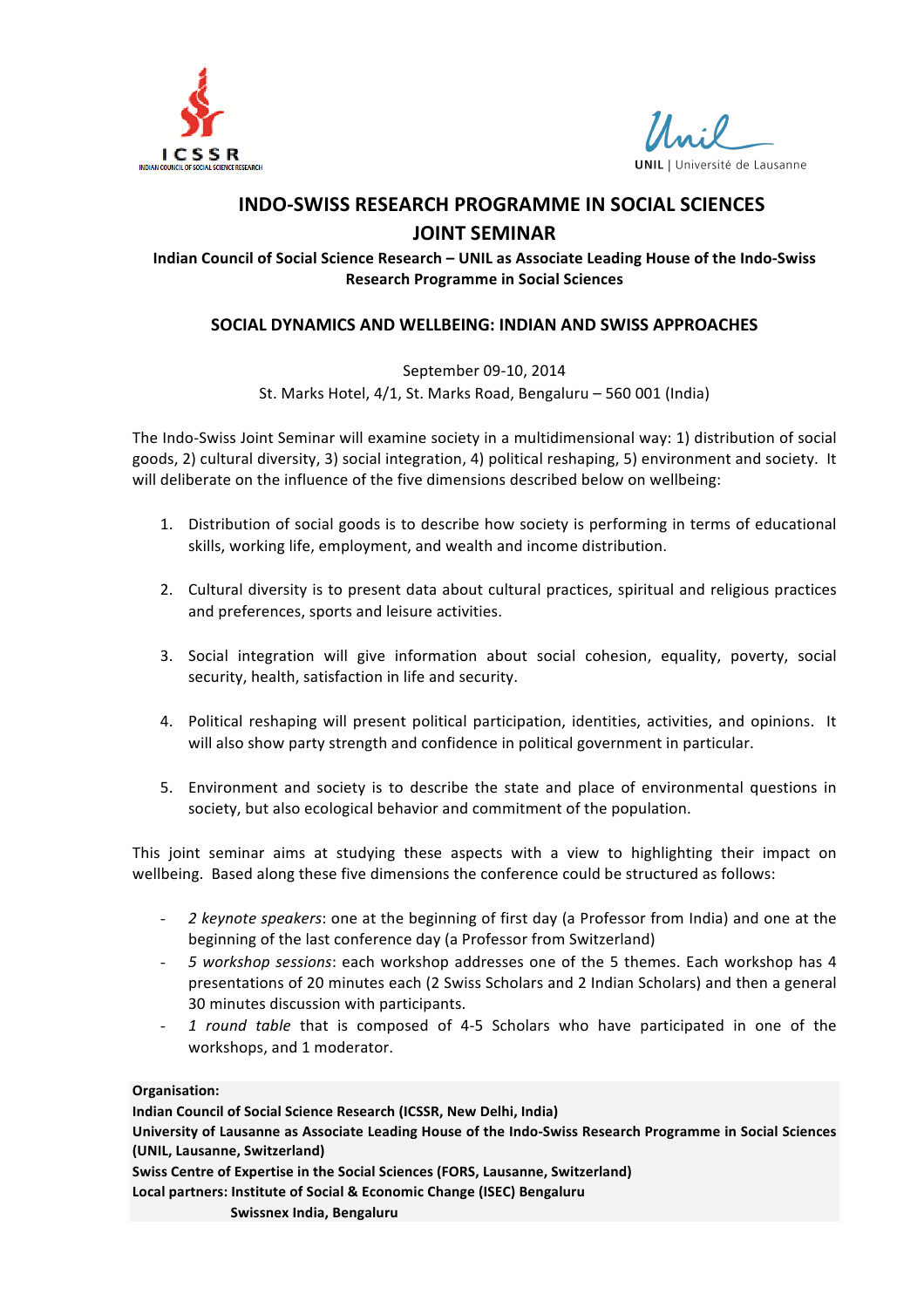# **Program**

### **DAY 1**

|  | <b>Monday, September 8</b> |  |
|--|----------------------------|--|
|  |                            |  |

**18:00-19:00 Joint Advisory Committee (JAC) Meeting 19:30 Welcome Dinner hosted by ICSSR**

#### **DAY 2**

## **Tuesday, September 9**

| 9:30-9:45   | <b>Welcome Address</b><br>Professor Sukhadeo Thorat, Chairman, ICSSR<br>Professor René Véron, Acting Chair (University of Lausanne as Associate Leading<br>House of the Indo-Swiss Research Programme in Social Sciences)                                                                                                                                                                                                                               |
|-------------|---------------------------------------------------------------------------------------------------------------------------------------------------------------------------------------------------------------------------------------------------------------------------------------------------------------------------------------------------------------------------------------------------------------------------------------------------------|
| 9:45-10:45  | <b>Keynote Address</b><br>Professor Achin Chakraborty (Institute of Development Studies Kolkata)                                                                                                                                                                                                                                                                                                                                                        |
| 10:45-11:15 | <b>Tea break</b>                                                                                                                                                                                                                                                                                                                                                                                                                                        |
| 11:15-13:15 | Workshop Session I: The five dimensions of social dynamics - Economics                                                                                                                                                                                                                                                                                                                                                                                  |
|             | Chair - Professor Ashok V. Desai (Former Chief Economic Advisor to GOI)<br>From Switzerland:<br>Professor Alois Stutzer (University of Basel)<br>Dr Maria Gabriela Flores Pentzke Saint-Germain (University of Lausanne)<br>From India:<br>Professor K. Seeta Prabhu (Tata Chair, TISS, Mumbai)<br>Dr Reetika Khera (Institute of Economic Growth, Delhi)<br>Professor S. Madheswaran (ISEC, Bengaluru)                                                 |
| 13:15-14:15 | <b>Lunch Break</b>                                                                                                                                                                                                                                                                                                                                                                                                                                      |
| 14:15-16:15 | Workshop Session II: The five dimensions of social dynamics - Cultural diversity<br>and Health<br>Chair - Professor G. Hargopal (University of Hyderabad, Hyderabad)<br>From Switzerland:<br>Professor Claudine Burton-Jeangros (University of Geneva)<br>Dr. Heidi Kaspar (University of Zurich)<br>From India:<br>Professor Kalpana Kannabiran (Council for Social Development, Hyderabad)<br>Prof. Samir Kumar Das (University of Calcutta, Kolkata) |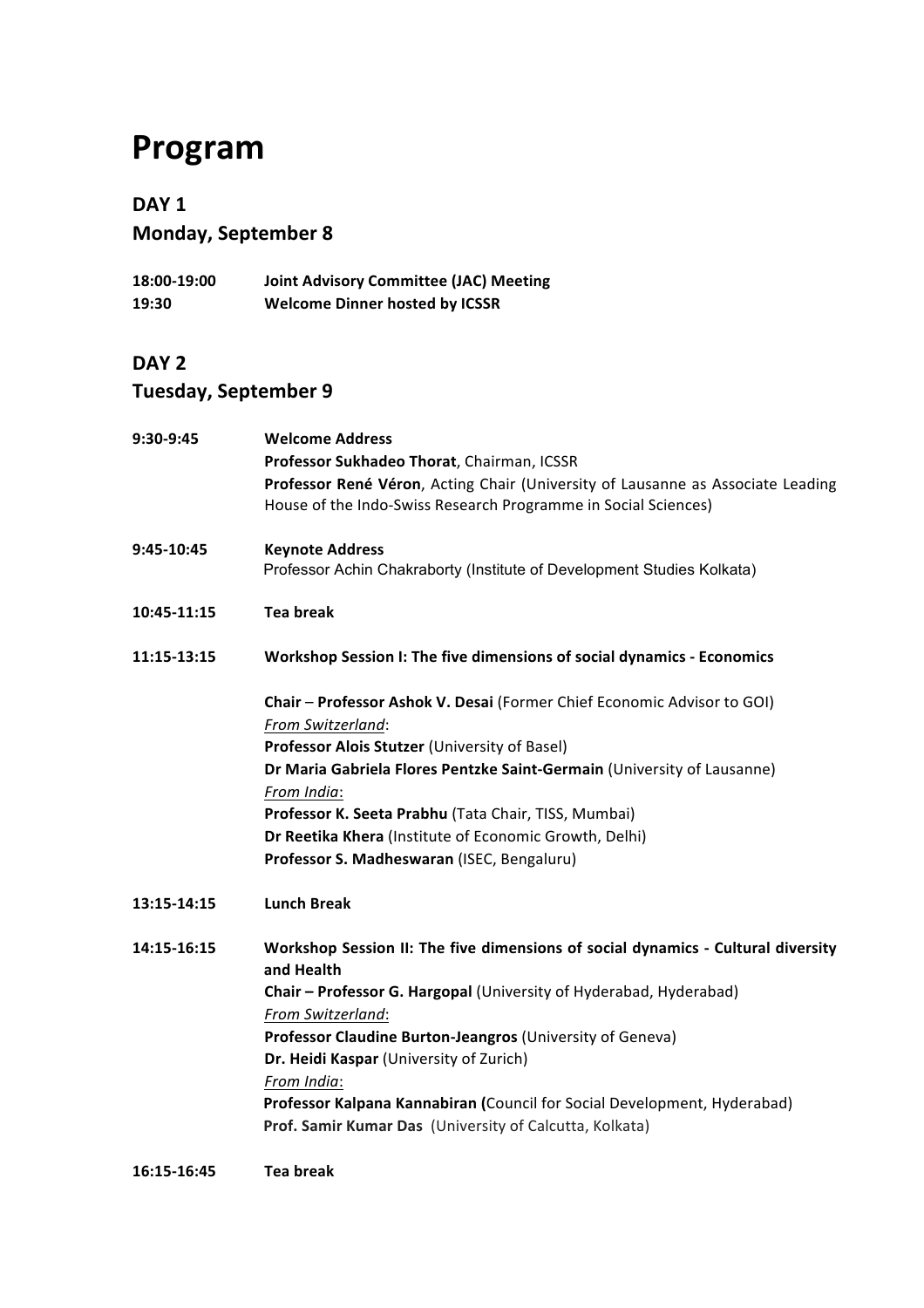| 16:45-18:45 | Workshop Session III: The five dimensions of social dynamics - Social Integration<br>/ Life course |  |
|-------------|----------------------------------------------------------------------------------------------------|--|
|             | Chair - Professor Ravi Srivastava (Jawaharlal Nehru University, New Delhi)                         |  |
|             | From Switzerland:                                                                                  |  |
|             | MA. Jehane Moussa (University of Neuchâtel)                                                        |  |
|             | <b>MA. Céline Schmid Botkine</b> (Swiss Center for Expertise in Social Sciences)                   |  |
|             | From India:                                                                                        |  |
|             | Dr Kancha Illaiah (MANUU, Hyderabad)                                                               |  |
|             | Professor S.S. Jodhka (Jawaharlal Nehru University, New Delhi)                                     |  |
| 19:30       | <b>Conference Dinner hosted by Swissnex India</b>                                                  |  |